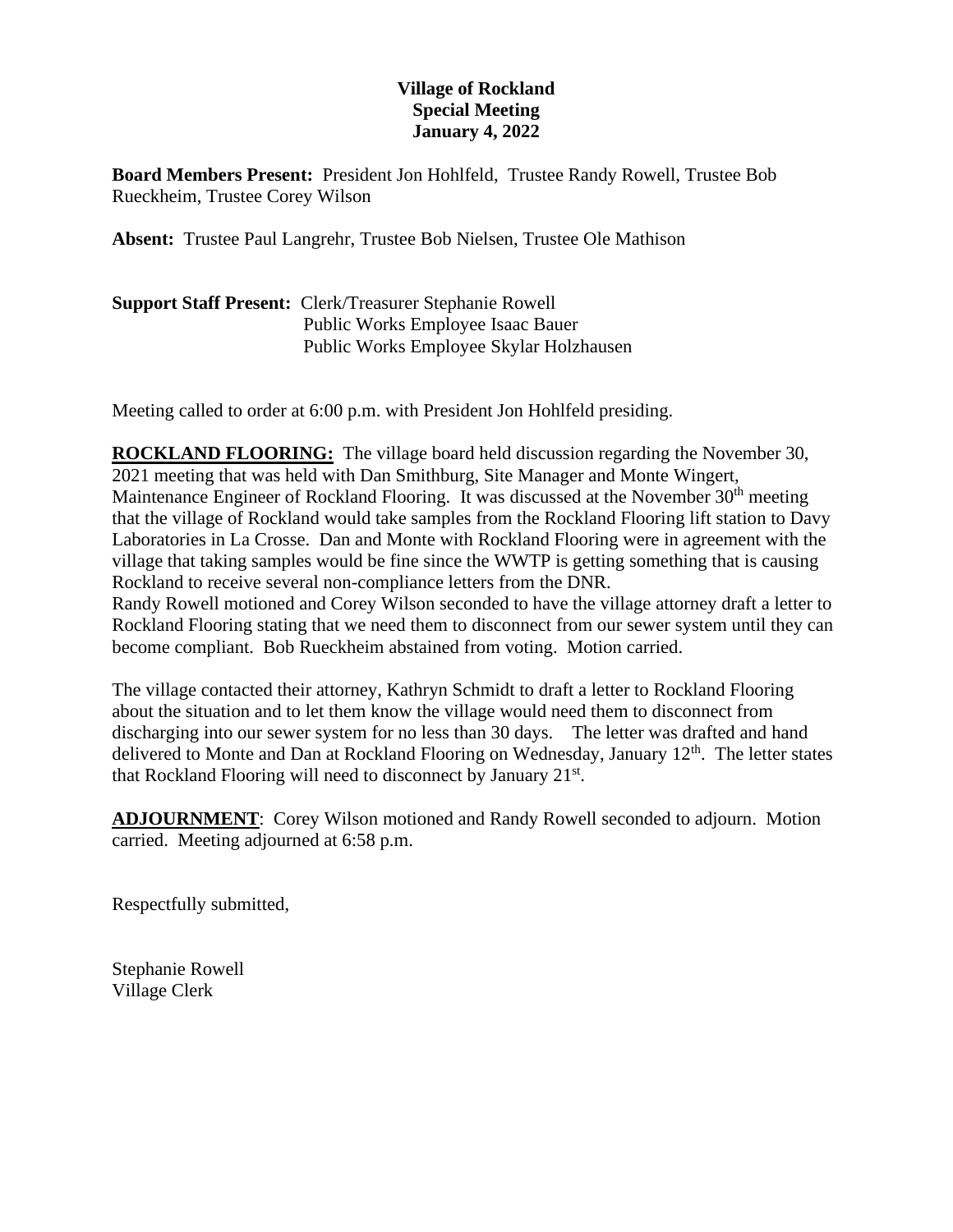## **Rockland Water & Sewer Utility Board Meeting Minutes December 14, 2021**

**Board Members Present:** President Jon Hohlfeld, Trustee Ole Mathison, Trustee Randy Rowell, Trustee Bob Rueckheim

**Support Staff Present:** Clerk/Treasurer Stephanie Rowell

Absent: Trustee Paul Langrehr, Trustee Bob Nielsen, Trustee Corey Wilson

Meeting called to order at 8:20 p.m. with President Jon Hohlfeld presiding.

**MINUTES:** The 11/9/2021 minutes were approved as submitted.